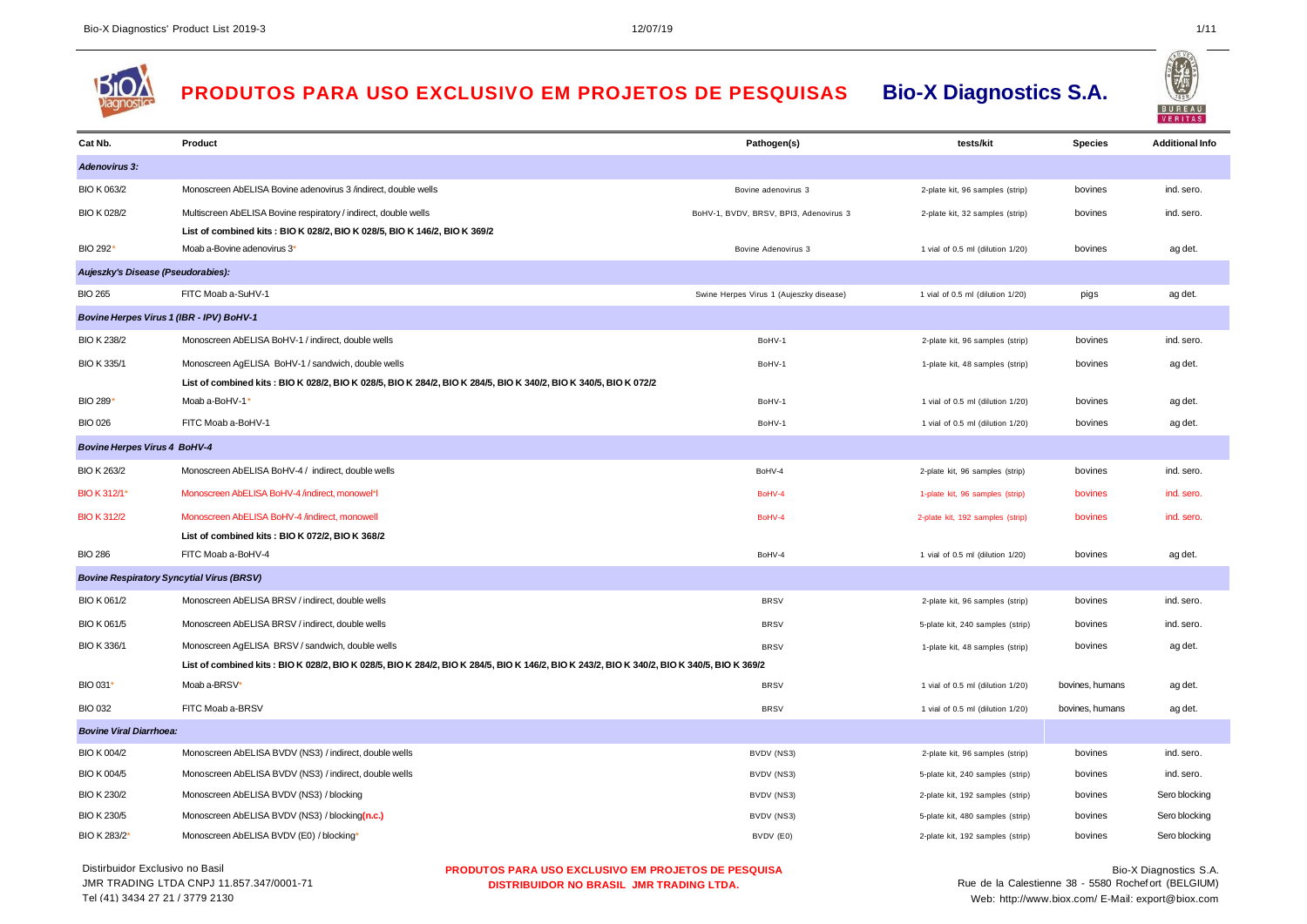| Bio-X Diagnostics' Product List 2019-3 |                                                                                                                               | 12/07/19   |                                  |         | 2/11          |
|----------------------------------------|-------------------------------------------------------------------------------------------------------------------------------|------------|----------------------------------|---------|---------------|
| <b>BIO K 283/5</b>                     | Monoscreen AbELISA BVDV (E0) / blocking                                                                                       | BVDV (E0)  | 5-plate kit, 480 samples (strip) | bovines | Sero blocking |
| <b>BIO K337/1</b>                      | Monoscreen AgELISA BVDV / sandwich, double wells                                                                              | BVDV (NS3) | 1-plate kit, 48 samples (strip)  | bovines | ag det.       |
| <b>BIO K 258/2</b>                     | Monoscreen AgELISA BVDV / sandwich, monowell                                                                                  | BVDV (NS3) | 2-plate kit, 192 samples (strip) | bovines | ag det.       |
|                                        | List of combined kits: BIO K 028/2, BIO K 028/5, BIO K 284/2, BIO K 284/5, BIO K 072/2, BIO K 340/2, BIO K 340/5, BIO K 367/2 |            |                                  |         |               |
| <b>BIO 295</b>                         | Moab a-BVDV                                                                                                                   | BVDV (NS3) | 1 vial of 0.5 ml (dilution 1/20) | bovines | ag det.       |
| <b>BIO 316</b>                         | FITC Moab a-BVDV                                                                                                              | BVDV (NS3) | 1 vial of 0.5 ml (dilution 1/20) | bovines | ag det.       |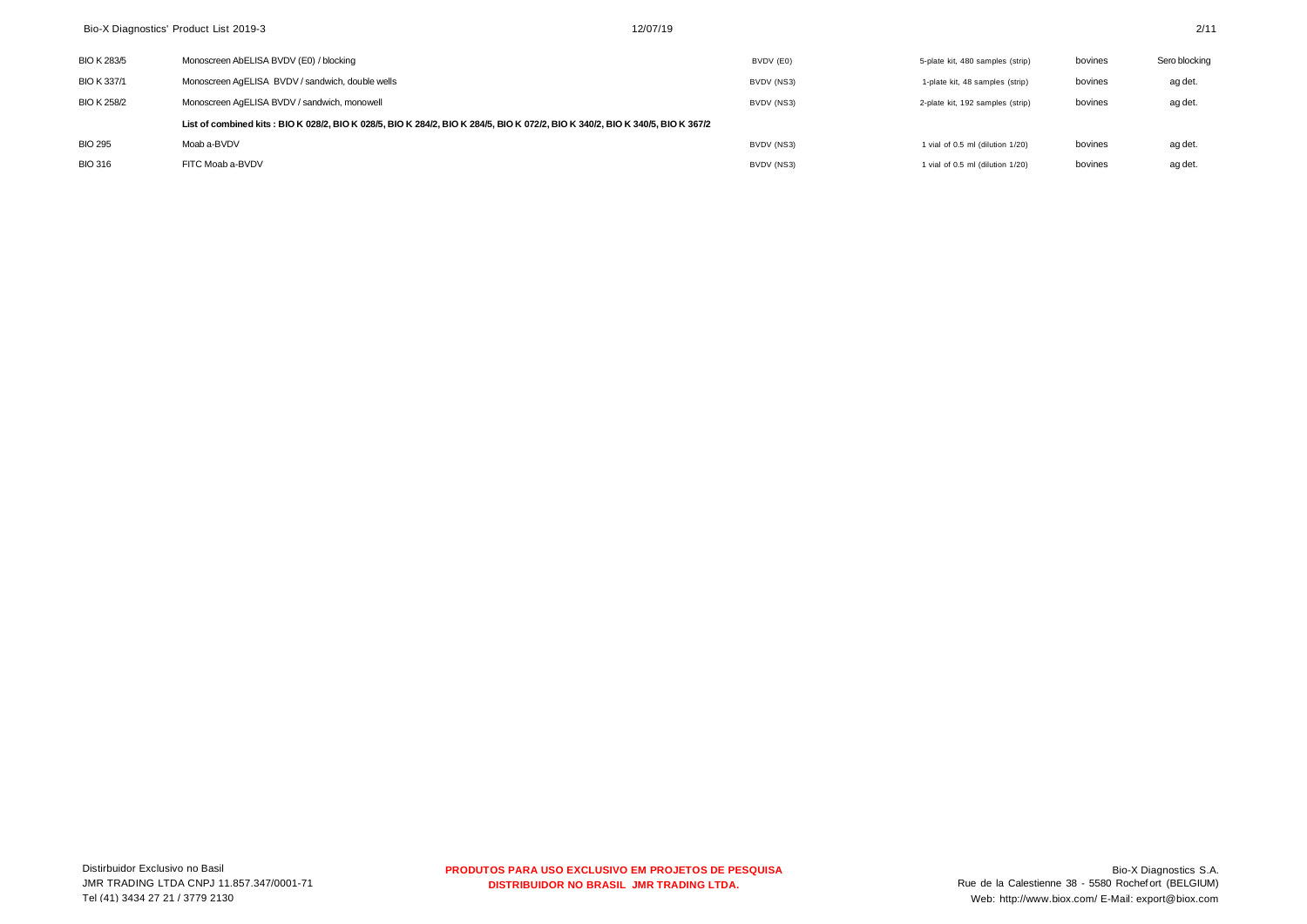Tel (41) 3434 27 21 / 3779 2130

Web: <http://www.biox.com/>E-Mail: [export@biox.com](mailto:export@biox.com)

| Cat Nb.                             | Product                                                                                                                                                  |                                                                                                 | Pathogen(s)                                           | tests/kit                        | <b>Species</b>                                      | <b>Additional Info</b> |
|-------------------------------------|----------------------------------------------------------------------------------------------------------------------------------------------------------|-------------------------------------------------------------------------------------------------|-------------------------------------------------------|----------------------------------|-----------------------------------------------------|------------------------|
| <b>Classical Swine Fever:</b>       |                                                                                                                                                          |                                                                                                 |                                                       |                                  |                                                     |                        |
| <b>BIO 275</b>                      | Moab a-CSFV                                                                                                                                              |                                                                                                 | <b>CSFV</b>                                           | 1 vial of 0.5 ml (dilution 1/20) | pigs                                                | ag det.                |
| <b>BIO 272</b>                      | FITC Moab a-CSFV                                                                                                                                         |                                                                                                 | <b>CSFV</b>                                           | 1 vial of 0.5 ml (dilution 1/20) | pigs                                                | ag det.                |
| <b>Clostridium Difficile</b>        |                                                                                                                                                          |                                                                                                 |                                                       |                                  |                                                     |                        |
| <b>BIO K 326/2</b>                  | Multiscreen AgELISA Piglet digestive / sandwich, double wells                                                                                            |                                                                                                 | Rota, E.coli F4, F5, F18, F41, C.diff, C.perf, Crypto | 2-plate kit, 12 samples (strip)  | pigs                                                | ag det.                |
|                                     | List of combined kits: BIO K 326/2                                                                                                                       |                                                                                                 |                                                       |                                  |                                                     |                        |
| <b>Clostridium perfringens</b>      |                                                                                                                                                          |                                                                                                 |                                                       |                                  |                                                     |                        |
| <b>BIO K 222/1</b>                  | Monoscreen AbELISA C. perf. epsilon toxin / blocking                                                                                                     |                                                                                                 | Epsilon toxin of Clostridium perfringens              | 1-plate kit, 96 samples (strip)  | all species                                         | Sero blocking          |
| <b>BIO K 222/2</b>                  | Monoscreen AbELISA C. perf. epsilon toxin / blocking                                                                                                     |                                                                                                 | Epsilon toxin of Clostridium perfringens              | 2-plate kit, 192 samples (strip) | all species                                         | Sero blocking          |
| <b>BIO K 266/2</b>                  | Monoscreen AgELISA C. perf. alpha toxin/sandwich, double wells (May be used instead of BIO K 289/2)                                                      |                                                                                                 | Alpha Toxin of Clostridium perfringens                | 2-plate kit, 96 samples (strip)  | all species                                         | ag det.                |
| BIO K 267/1*                        | Monoscreen AgELISA C. perf. beta toxin / sandwich, double wells                                                                                          |                                                                                                 | Beta Toxin of Clostridium perfringens                 | 1-plate kit, 48 samples (strip)  | all species                                         | ag det.                |
| <b>BIO K 267/2</b>                  | Monoscreen AgELISA C. perf. beta toxin / sandwich, double wells                                                                                          |                                                                                                 | Beta toxin of Clostridium perfringens                 | 2-plate kit, 96 samples (strip)  | all species                                         | ag det.                |
| <b>BIO K 268/2</b>                  | Monoscreen AqELISA C. perf. epsilon toxin / sandwich, double wells                                                                                       |                                                                                                 | Epsilon toxin of Clostridium perfringens              | 2-plate kit, 96 samples (strip)  | all species                                         | ag det.                |
| <b>BIO K 269/2</b>                  | Monoscreen AgELISA C. perf. / sandwich, double wells                                                                                                     |                                                                                                 | Clostridium perfringens                               | 2-plate kit, 96 samples (strip)  | all species                                         | ag det.                |
| <b>BIO K 291/1</b>                  | Monoscreen AbELISAC. perf. alpha toxin / blocking                                                                                                        |                                                                                                 | Alpha Toxin of Clostridium perfringens                | 1-plate kit, 96 samples (strip)  | all species                                         | Sero blocking          |
| <b>BIO K 291/2</b>                  | Monoscreen AbELISAC. perf. alpha toxin / blocking                                                                                                        |                                                                                                 | Alpha Toxin of Clostridium perfringens                | 2-plate kit, 192 samples (strip) | all species                                         | Sero blocking          |
| <b>BIO K 317/2</b>                  | Monoscreen AbELISA C. perf. beta toxin / blocking                                                                                                        |                                                                                                 | Beta Toxin of Clostridium perfringens                 | 2-plate kit, 192 samples (strip) | all species                                         | Sero blocking          |
|                                     | List of combined kits: BIO K 270/2, BIO K 305/2, BIO K 326/2                                                                                             |                                                                                                 |                                                       |                                  |                                                     |                        |
| <b>CORONAVIRUS (BCV)</b>            |                                                                                                                                                          |                                                                                                 |                                                       |                                  |                                                     |                        |
| BIO K 392/2                         | Monoscreen AbELISA Bovine coronavirus / Competition                                                                                                      |                                                                                                 | <b>Bovine Coronavirus</b>                             | 2-plate kit, 192 samples (strip) | bovines                                             | Sero blocking          |
| <b>BIO K 344/2</b>                  | Monoscreen AgELISA Bovine coronavirus / sandwich, double wells                                                                                           |                                                                                                 | <b>Bovine Coronavirus</b>                             | 2-plate kit, 96 samples (strip)  | bovines                                             | ag det.                |
|                                     | List of combined kits: BIO K 348/2, BIO K 348/5, BIO K 347/2, BIO K 151/1, BIO K 151/2, BIO K 314/1, BIO K 315/1, BIO K 366/2                            |                                                                                                 |                                                       |                                  |                                                     |                        |
| BIO 023*                            | FITC Moab a-Bovine coronavirus*                                                                                                                          |                                                                                                 | <b>Bovine Coronavirus</b>                             | 1 vial of 0.5 ml (dilution 1/20) | bovines                                             | ag det.                |
| <b>COXIELLA BURNETTII (Q fever)</b> |                                                                                                                                                          |                                                                                                 |                                                       |                                  |                                                     |                        |
| <b>BIO K 298/2</b>                  | Monoscreen AbELISA Coxiella burnetii / indirect, monowell                                                                                                |                                                                                                 | Coxiella burnetii (Q Fever)                           | 2-plate kit, 192 samples (strip) | bovines                                             | ind. sero.             |
| <b>BIO K 404/2</b>                  | Monoscreen AbELISA Coxiella burnetii- phase I                                                                                                            |                                                                                                 | Q Fever Phase 1                                       | 2-plate kit, 192 samples (strip) | sheep, goat                                         | ind. sero.             |
|                                     | List of combined kits: BIO K 368/2                                                                                                                       |                                                                                                 |                                                       |                                  |                                                     |                        |
| <b>CRYPTOSPORIDIUM PARVUM</b>       |                                                                                                                                                          |                                                                                                 |                                                       |                                  |                                                     |                        |
| <b>BIO K 346/2</b>                  | Monoscreen AgELISA Cryptosporidium / sandwich, double wells                                                                                              |                                                                                                 | Cryptosporidium                                       | 2-plate kit, 96 samples (strip)  | bov, small rum, hum                                 | ag det.                |
|                                     | List of combined kits : BIO K 348/2, BIO K 348/5, BIO K 347/2, BIO K 151/1, BIO K 151/2, BIO K 307/2, BIO K 307/5, BIO K 326/2, BIO K 363/2, BIO K 366/2 |                                                                                                 |                                                       |                                  |                                                     |                        |
| <b>CYSTICERCOSIS</b>                |                                                                                                                                                          |                                                                                                 |                                                       |                                  |                                                     |                        |
| <b>BIO K 364/2</b>                  | Monoscreen AgELISA Cysticercosis / sandwich, monowell                                                                                                    |                                                                                                 | Cysticercosis                                         | 2-plate kit, 192 samples (strip) | bov, pigs, small rum                                | ag det.                |
| E.coli CS31A                        |                                                                                                                                                          |                                                                                                 |                                                       |                                  |                                                     |                        |
| BIO K 366/2*                        | Multiscreen Ag ELISA Calf digestive / sandwich, double wells                                                                                             |                                                                                                 | Rotavirus, Coronavirus, E.coli CS31A, Crypto          | 2-plate kit, 24 samples (strip)  | bovines                                             | ag det.                |
|                                     | List of combined kits: BIO K 366/2                                                                                                                       |                                                                                                 |                                                       |                                  |                                                     |                        |
| E.coli F4 (K88)                     |                                                                                                                                                          |                                                                                                 |                                                       |                                  |                                                     |                        |
| Distirbuidor Exclusivo no Basil     | JMR TRADING LTDA CNPJ 11.857.347/0001-71                                                                                                                 | PRODUTOS PARA USO EXCLUSIVO EM PROJETOS DE PESQUISA<br>DISTRIBUIDOR NO BRASIL JMR TRADING LTDA. |                                                       |                                  | Rue de la Calestienne 38 - 5580 Rochefort (BELGIUM) | Bio-X Diagnostics S.A. |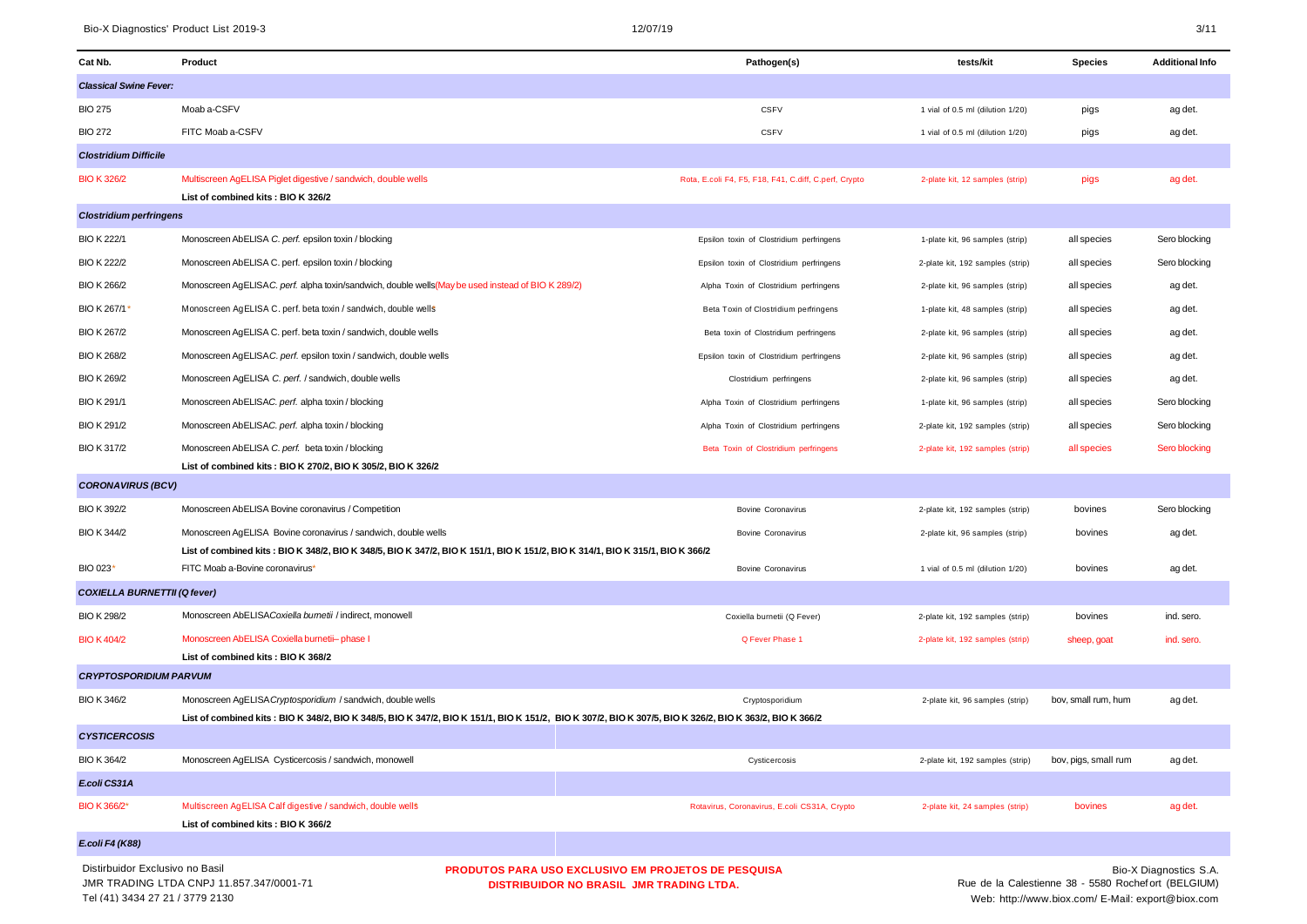| Bio-X Diagnostics' Product List 2019-3 |                                                                                        | 12/07/19                                       |                                 |      |          |
|----------------------------------------|----------------------------------------------------------------------------------------|------------------------------------------------|---------------------------------|------|----------|
| BIO K 307/2                            | Multiscreen AgELISA Piglet digestive / sandwich, double wells                          | Rota, E.coli F4 (K88), E.coli F5 (K99), Crypto | 2-plate kit, 24 samples (strip) | pigs | ag. det. |
| <b>BIO K307/5</b>                      | Multiscreen AgELISA Piglet digestive / sandwich, double wells                          | Rota, E.coli F4 (K88), E.coli F5 (K99), Crypto | 5-plate kit, 60 samples (strip) | pigs | ag. det. |
|                                        | List of combined kits: BIO K 307/2, BIO K 307/5, BIO K 326/2, BIO K 362/2, BIO K 363/2 |                                                |                                 |      |          |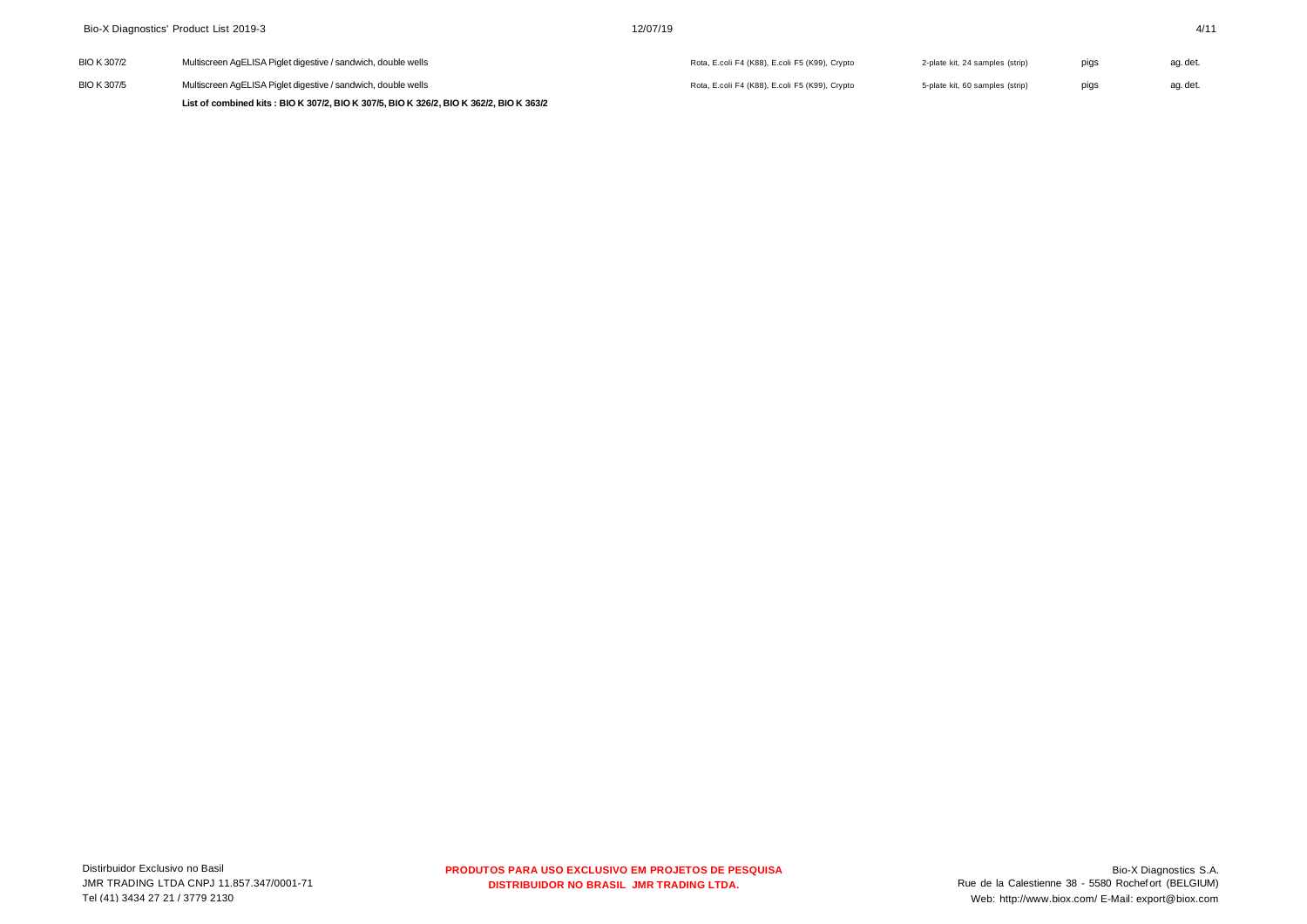| Cat Nb.                                | Product                                                                                                                                    | Pathogen(s)                                           | tests/kit                        | <b>Species</b>       |               |
|----------------------------------------|--------------------------------------------------------------------------------------------------------------------------------------------|-------------------------------------------------------|----------------------------------|----------------------|---------------|
| E.coli F5 (K99)                        |                                                                                                                                            |                                                       |                                  |                      |               |
| <b>BIO K 295/2</b>                     | Monoscreen AbELISAE.coli F5 (K99) / blocking                                                                                               | E.coli F5 (K99)                                       | 2-plate kit, 192 samples (strip) | bovines, pigs        | Sero blocking |
| <b>BIO K 345/1</b>                     | Monoscreen AgELISA E.coli F5 (K99)                                                                                                         | E.coli F5 (K99)                                       | 1-plate kit, 48 samples (strip)  | bov, small rum, pigs | ag det.       |
|                                        | List of combined kits: BIO K 348/2, BIO K 348/5, BIO K 151/1, BIO K 151/2, BIO K 315/1, BIO K 307/2, BIO K 307/5, BIO K 326/2, BIO K 362/2 |                                                       |                                  |                      |               |
| E.coli F18, E.coli F41                 |                                                                                                                                            |                                                       |                                  |                      |               |
| <b>BIO K 326/2</b>                     | Multiscreen AgELISA Piglet digestive / sandwich, double wells                                                                              | Rota, E.coli F4, F5, F18, F41, C.diff, C.perf, Crypto | 2-plate kit, 12 samples (strip)  | pigs                 | ag det.       |
|                                        | List of combined kits : BIO K 326/2, BIO K 362/2, BIO K 363/2                                                                              |                                                       |                                  |                      |               |
| <b>EQUINE ARTERITIS VIUS:</b>          |                                                                                                                                            |                                                       |                                  |                      |               |
| <b>BIO 245</b>                         | FITC Moab a-EAV                                                                                                                            | <b>Equine Arteritis Virus</b>                         | 1 vial of 0.5 ml (dilution 1/20) | horses               | ag. det.      |
| Fasciola hepatica                      |                                                                                                                                            |                                                       |                                  |                      |               |
| BIO K 201/2                            | Monoscreen AgELISA Fasciola hepatica / indirect sandwich, double wells                                                                     | Fasciola hepatica                                     | 2-plate kit, 96 samples (strip)  | bov, small rum       | ag. det.      |
| <b>BIO K211/2</b>                      | Monoscreen AbELISA Fasciola hepatica/indirect, double wells                                                                                | Fasciola hepatica                                     | 2-plate kit, 96 samples (strip)  | bov, sheeps          | ind. sero.    |
| <b>BIO K211/5</b>                      | Monoscreen AbELISA Fasciola hepatica/indirect, double wells                                                                                | Fasciola hepatica                                     | 5-plate kit, 240 samples (strip) | bov, sheeps          | ind. sero.    |
|                                        | <b>IHN (INFECTIOUS HAEMATOPOIETIC NECROSIS)</b>                                                                                            |                                                       |                                  |                      |               |
| <b>BIO K 273/2</b>                     | Monoscreen AgELISA IHNV / sandwich, double wells                                                                                           | <b>IHNV</b>                                           | 2-plate kit, 96 samples (strip)  | trouts, salm         | ag. det.      |
|                                        | List of combined kits: BIO K 264/2                                                                                                         |                                                       |                                  |                      |               |
| <b>BIO K008</b>                        | BioFLUO IHN (Infectious Haematopoietic Necrosis)(n.c.) Available in spare parts                                                            | <b>IHN</b>                                            | 48 tests                         | trouts, salm         | ag. det.      |
| <b>BIO 285</b>                         | Moab a IHNV 136-3/protein N (Infectious Haematopoietic Necrosis)                                                                           | <b>IHN</b>                                            | 1 vial of 0.5 ml (dilution 1/20) | trouts, salm         | ag. det.      |
| <b>BIO 312</b>                         | Moab a-IHNV 34D3/protein N (Infectious Haematopoietic Necrosis)                                                                            | <b>IHN</b>                                            | 1 vial of 0.5 ml (dilution 1/20) | trouts, salm         | ag. det.      |
| <b>BIO 284</b>                         | FITC Moab a-IHNV 136-3/protein N (Infectious Haematopoietic Necrosis)                                                                      | <b>IHN</b>                                            | 1 vial of 0.5 ml (dilution 1/20) | trouts, salm         | ag. det.      |
|                                        | IPN (INFECTIOUS PANCREATIC NECROSIS)                                                                                                       |                                                       |                                  |                      |               |
| <b>BIO K 282/1</b>                     | Monoscreen AgELISA IPNV / sandwich, double wells                                                                                           | <b>IPNV</b>                                           | 1-plate kit, 48 samples (strip)  | trouts, salm         | ag. det.      |
| <b>BIO K 282/2</b>                     | Monoscreen AgELISA IPNV / sandwich, double wells                                                                                           | <b>IPNV</b>                                           | 2-plate kit, 96 samples (strip)  | trouts, salm         | ag. det.      |
| <b>BIO K 279</b>                       | BioFLUO IPN (Infectious Pancreatic Necrosis) (3) (n.c.) Available in spare parts                                                           | <b>IPNV</b>                                           | 48 tests                         | trouts, salm         | ag. det.      |
| <b>BIO 345</b>                         | Moab a-IPNV (Infectious Pancreatic Necrosis)(3)                                                                                            | <b>IPNV</b>                                           | 1 vial of 0.5 ml (dilution 1/20) | trouts, salm         | ag. det.      |
| <b>ISA (INFECTIOUS SALMON ANAEMIA)</b> |                                                                                                                                            |                                                       |                                  |                      |               |
| <b>BIO 337</b>                         | Moab a-ISA (Infectious Salmon Anaemia)                                                                                                     | Infectious Salmon Anaemia Virus                       | 1 vial of 0.5 ml (dilution 1/20) | trouts, salm         | ag. det.      |
| <b>KHV (KOI HERPES VIRUS)</b>          |                                                                                                                                            |                                                       |                                  |                      |               |
| BIO 354*                               | Moab a-KHV (Koi Herpes Virus) (2)*                                                                                                         | Koi Herpes Virus                                      | 1 vial of 0.5 ml (dilution 1/20) | carps                | ag. det.      |
| <b>LAWSONIA INTRACELLULARIS</b>        |                                                                                                                                            |                                                       |                                  |                      |               |
| <b>BIO 323</b>                         | Moab a-Lawsonia intracellularis                                                                                                            | Lawsonia intracellularis                              | 1 vial of 0.5 ml (dilution 1/20) | pigs                 | ag. det.      |
| <b>LEPTOSPIRA</b>                      |                                                                                                                                            |                                                       |                                  |                      |               |
| <b>BIO K 368/2</b>                     | Multiscreen AbELISA Bovine abortion / indirect, double wells                                                                               | BoHV-4, Neospora, Coxiella, Leptospira, Salmonella    | 2-plate kit, 32 samples (strip)  | bovines              | ind. sero.    |
|                                        | List of combined kits: BIO K 368/2                                                                                                         |                                                       |                                  |                      |               |
| <b>MANNHEIMIA HAEMOLYTICA</b>          |                                                                                                                                            |                                                       |                                  |                      |               |

MANNHEIMIA HAEMOLYTICA<br>Distirbuidor Exclusivo no Basil<br>JUA TRABULO LTDA QUBLI 11.055 QUISOS LT. JMR TRADING LTDA CNPJ 11.857.347/0001-71 Tel (41) 3434 27 21 / 3779 2130

**PRODUTOS PARA USO EXCLUSIVO EM PROJETOS DE PESQUISA DISTRIBUIDOR NO BRASIL JMR TRADING LTDA.**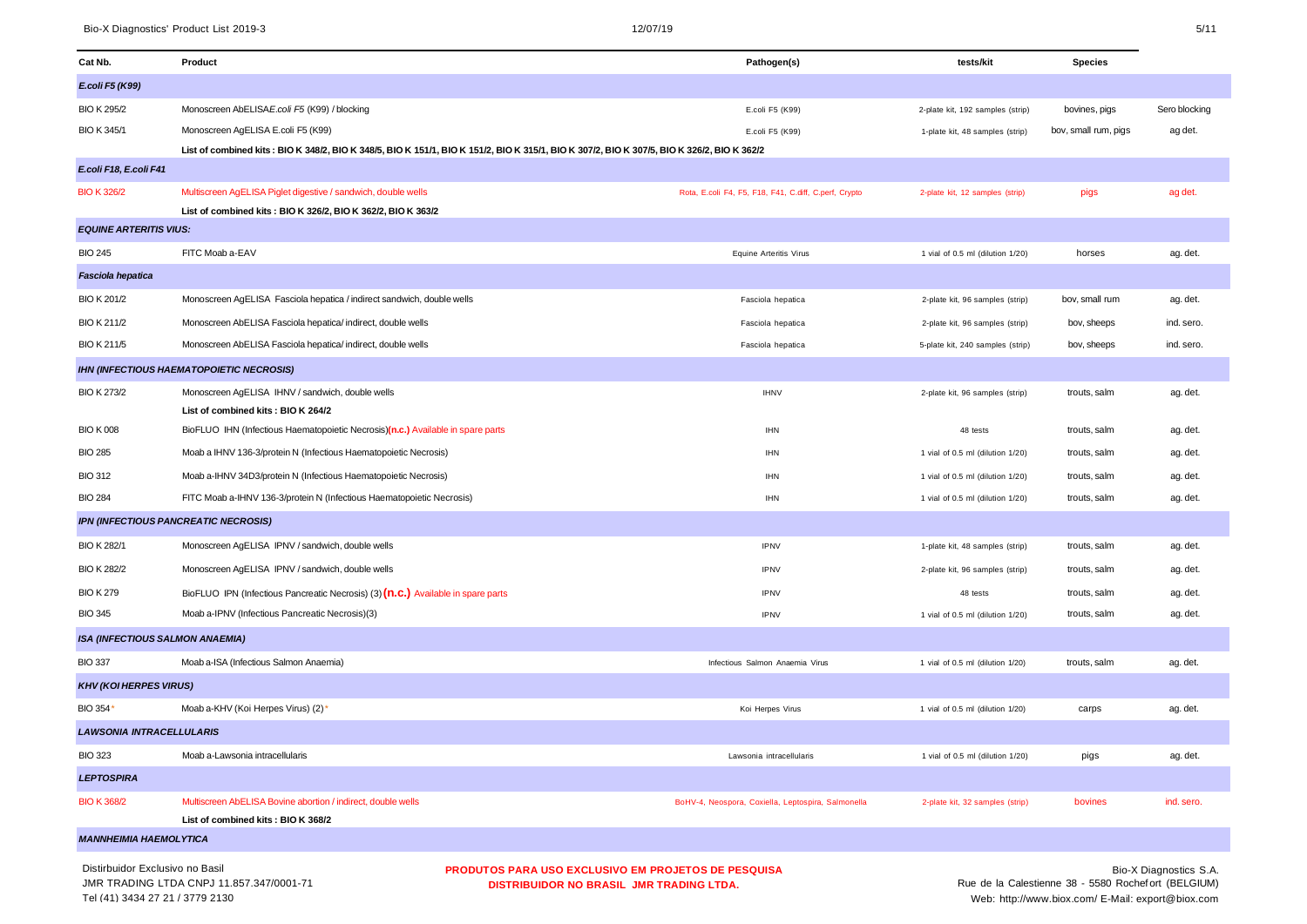**PRODUTOS PARA USO EXCLUSIVO EM PROJETOS DE PESQUISA DISTRIBUIDOR NO BRASIL JMR TRADING LTDA.**

| Distirbuidor Exclusivo no Basil          |
|------------------------------------------|
| JMR TRADING LTDA CNPJ 11.857.347/0001-71 |
| Tel (41) 3434 27 21 / 3779 2130          |

| <b>BIO K 139/2</b> | Monoscreen AbELISA Mannheimia haemolytica / indirect, monowell | Mannheimia haemolytica | 2-plate kit, 192 samples (strip) | bovines | ind. sero. |
|--------------------|----------------------------------------------------------------|------------------------|----------------------------------|---------|------------|
|                    | List of combined kits: BIO K 369/2                             |                        |                                  |         |            |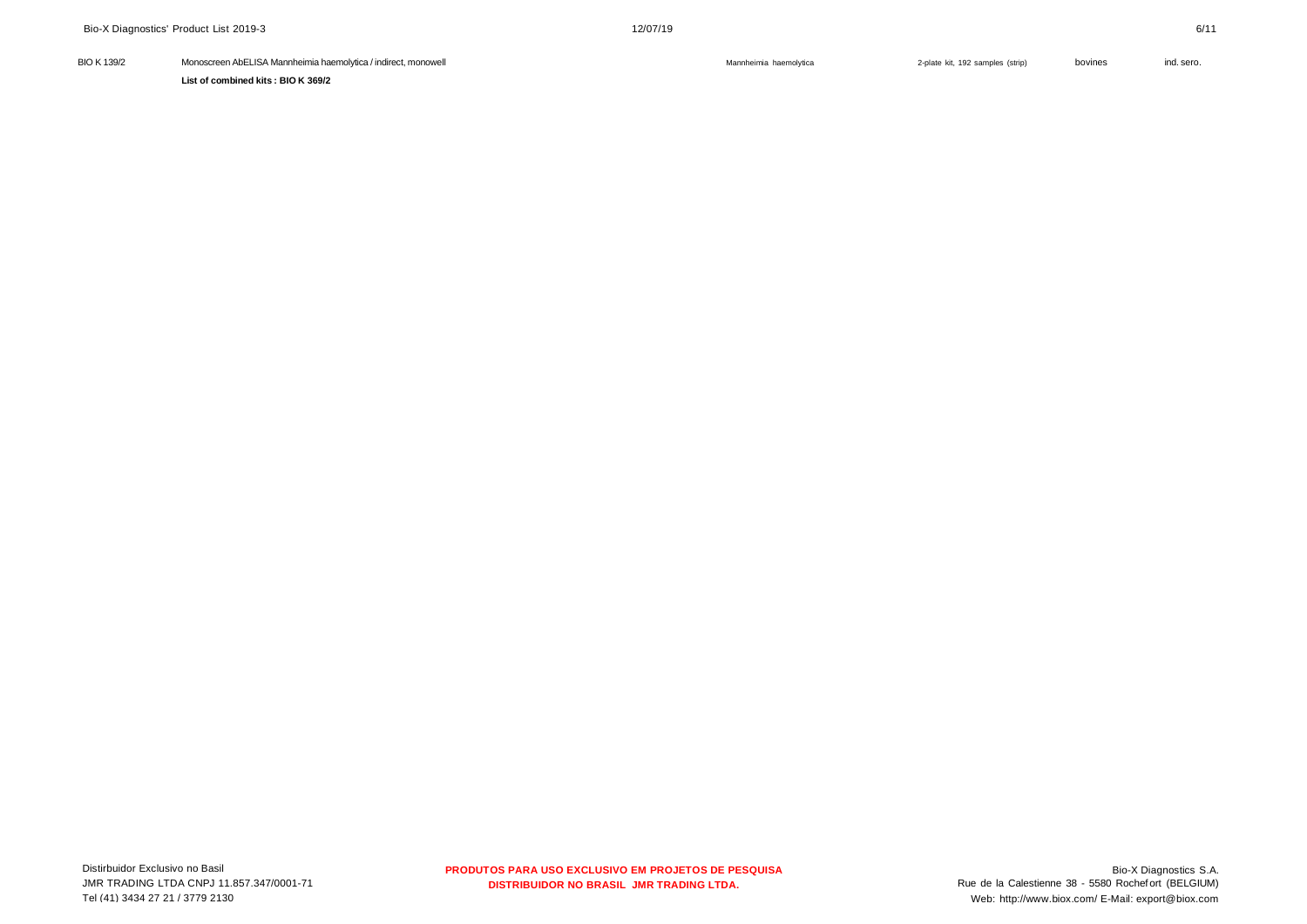| Cat Nb.                                          | Product                                                                                                                                                                           | Pathogen(s)                                         | tests/kit                        | <b>Species</b>      |                        |
|--------------------------------------------------|-----------------------------------------------------------------------------------------------------------------------------------------------------------------------------------|-----------------------------------------------------|----------------------------------|---------------------|------------------------|
| <b>MYCOPLASMA BOVIS</b>                          |                                                                                                                                                                                   |                                                     |                                  |                     |                        |
| <b>BIO K 260/2</b>                               | Monoscreen AbELISAMycoplasma bovis/ indirect, double wells                                                                                                                        | Mycoplasma bovis                                    | 2-plate kit, 96 samples (strip)  | bovines             | ind. sero.             |
| <b>BIO K 260/5</b>                               | Monoscreen AbELISAMycoplasma bovis/ indirect, double wells                                                                                                                        | Mycoplasma bovis                                    | 5-plate kit, 240 samples (strip) | bovines             | ind. sero.             |
| BIO K 302/2                                      | Monoscreen AbELISAMycoplasma bovis/ indirect, monowell                                                                                                                            | Mycoplasma bovis                                    | 2-plate kit, 192 samples (strip) | bovines             | ind. sero.             |
| <b>BIO K 302/5</b>                               | Monoscreen AbELISAMycoplasma bovis/ indirect, monowell                                                                                                                            | Mycoplasma bovis                                    | 5-plate kit, 480 samples (strip) | bovines             | ind. sero.             |
| BIO K 341/2                                      | Monoscreen AgELISA Mycoplasma bovis/ sandwich, double wells                                                                                                                       | Mycoplasma bovis                                    | 2-plate kit, 24 samples (strip)  | bovines             | ag. det.               |
| <b>BIO K 432/2</b>                               | Monoscreen AbELISAMycoplasma bovis/ indirect, monowell                                                                                                                            | Mycoplasma bovis                                    | 2-plate kit, 192 samples (strip) | bovines             | ind. sero.             |
| <b>BIO K 432/5</b>                               | Monoscreen AbELISAMycoplasma bovis/ indirect, monowell                                                                                                                            | Mycoplasma bovis                                    | 5-plate kit, 480 samples (strip) | bovines             | ind. sero.             |
|                                                  | List of combined kits: BIO K 284/2, BIO K 284/5, BIO K 243/2, BIO K 369/2                                                                                                         |                                                     |                                  |                     |                        |
| <b>NEOSPORA CANINUM</b>                          |                                                                                                                                                                                   |                                                     |                                  |                     |                        |
| <b>BIO K 192/2</b>                               | Monoscreen AbELISANeospora caninum (SRS2) / indirect, double wells                                                                                                                | Neospora caninum(SRS2)                              | 2-plate kit, 96 samples (strip)  | bovines             | ind. sero.             |
| <b>BIO K 192/5</b>                               | Monoscreen AbELISANeospora caninum (SRS2) / indirect, double wells                                                                                                                | Neospora caninum(SRS2)                              | 5-plate kit, 240 samples (strip) | bovines             | ind. sero.             |
| <b>BIO K 218/2</b>                               | Monoscreen AbELISANeospora caninum (rSRS2) / blocking                                                                                                                             | Neospora caninum                                    | 2-plate kit, 192 samples (strip) | bovines             | Sero blocking          |
| <b>BIO K 218/5</b>                               | Monoscreen AbELISANeospora caninum (rSRS2) / blocking                                                                                                                             | Neospora caninum                                    | 5-plate kit, 480 samples (strip) | bovines             | Sero blocking          |
| <b>BIO K 401/2</b>                               | Monoscreen AbELISA Neospora caninum (SRS2), indirect, monowells                                                                                                                   | <b>Neospora caninum(SRS2)</b>                       | 2-plate kit, 192 samples (strip) | bovines             | ind. sero.             |
| <b>BIO K 401/5</b>                               | Monoscreen AbELISA Neospora caninum (SRS2), indirect, monowells                                                                                                                   | <b>Neospora caninum(SRS2)</b>                       | 5-plate kit, 480 samples (strip) | bovines             | ind. sero.             |
|                                                  | List of combined kits: BIO K 367/2, BIO K 368/2                                                                                                                                   |                                                     |                                  |                     |                        |
| <b>PARAINFLUENZA 3</b>                           |                                                                                                                                                                                   |                                                     |                                  |                     |                        |
| <b>BIO K 338/1</b>                               | Monoscreen AgELISA BPI3 / sandwich, double wells                                                                                                                                  | BPI3                                                | 1-plate kit, 48 samples (strip)  | bovines             | ag. det., n.c.         |
| <b>BIO K 239/2</b>                               | Monoscreen AbELISA BPI3 / indirect, double wells                                                                                                                                  | BPI3                                                | 2-plate kit, 96 samples (strip)  | bovines             | ind. sero.             |
|                                                  | List of combined kits: BIO K 028/2, BIO K 028/5, BIO K 284/2, BIO K 284/5, BIO K 146/2, BIO K 243/2, BIO K 340/2, BIO K 340/5, BIO K 369/2                                        |                                                     |                                  |                     |                        |
| <b>BIO 290</b>                                   | Moab a-BPI3                                                                                                                                                                       | Bovine Parainfluenza Virus 3                        | 1 vial of 0.5 ml (dilution 1/20) | bovines             | ag. det.               |
| <b>BIO 030</b>                                   | FITC Moab a-BPI3                                                                                                                                                                  | Bovine Parainfluenza Virus 3                        | 1 vial of 0.5 ml (dilution 1/20) | bovines             | ag. det.               |
|                                                  | Porcine RESPIRATORY AND REPRODUCTIVE SYNDROM:                                                                                                                                     |                                                     |                                  |                     |                        |
| BIO 276*                                         | Moab a-PRRSV Europe and USA*                                                                                                                                                      | Porcine Reproductive and Respiratory Syndrome Virus | 1 vial of 0.5 ml (dilution 1/20) | pigs                | ag. det.               |
| <b>BIO 268</b>                                   | FITC Moab a-PRRSV Europe and USA                                                                                                                                                  | Porcine Reproductive and Respiratory Syndrome Virus | 1 vial of 0.5 ml (dilution 1/20) | pigs                | ag. det.               |
| Cat Nb.                                          | Product                                                                                                                                                                           | Pathogen(s)                                         | tests/kit                        | <b>Species</b>      |                        |
| <b>ROTAVIRUS GROUP A</b>                         |                                                                                                                                                                                   |                                                     |                                  |                     |                        |
| BIO K 343/2                                      | Monoscreen AgELISA Bovine rotavirus / sandwich, double wells                                                                                                                      | Rotavirus Group A                                   | 2-plate kit, 96 samples (strip)  | bov, small rum, hum | ag. det.               |
| <b>BIO K 126/2</b>                               | Monoscreen AbELISA Bovine rotavirus / Competition                                                                                                                                 | Rotavirus Group A                                   | 2-plate kit, 192 samples (strip) | bov, small rum, hum | Sero blocking          |
|                                                  | List of combined kits: BIO K 348/2, BIO K 348/5, BIO K 347/2, BIO K 151/1, BIO K 151/2, BIO K 314/1, BIO K 315/1, BIO K 307/2, BIO K 307/5, BIO K 326/2, BIO K 363/2, BIO K 366/2 |                                                     |                                  |                     |                        |
| BIO 020*                                         | FITC Moab a-Bovine rotavirus*                                                                                                                                                     | Rotavirus Group A                                   | 1 vial of 0.5 ml (dilution 1/20) | bov, small rum, hum | ag. det.               |
| <b>SALMONELLA Spp</b>                            |                                                                                                                                                                                   |                                                     |                                  |                     |                        |
| <b>BIO K 368/2</b>                               | Multiscreen AbELISA Bovine abortion / indirect, double wells<br>List of combined kits: BIO K 368/2                                                                                | BoHV-4, Neospora, Coxiella, Leptospira, Salmonella  | 2-plate kit, 32 samples (strip)  | bovines             | ind. sero.             |
| <b>SPRING VIRAEMIA OF CARP:</b>                  |                                                                                                                                                                                   |                                                     |                                  |                     |                        |
| Distirbuidor Exclusivo no Basil<br>$\frac{1}{2}$ | <b>PRODUTOS PARA USO EXCLUSIVO EM PROJETOS DE PESQUISA</b><br>0.0570170004                                                                                                        |                                                     |                                  |                     | Bio-X Diagnostics S.A. |

JMR TRADING LTDA CNPJ 11.857.347/0001-71 Tel (41) 3434 27 21 / 3779 2130

**DISTRIBUIDOR NO BRASIL JMR TRADING LTDA.**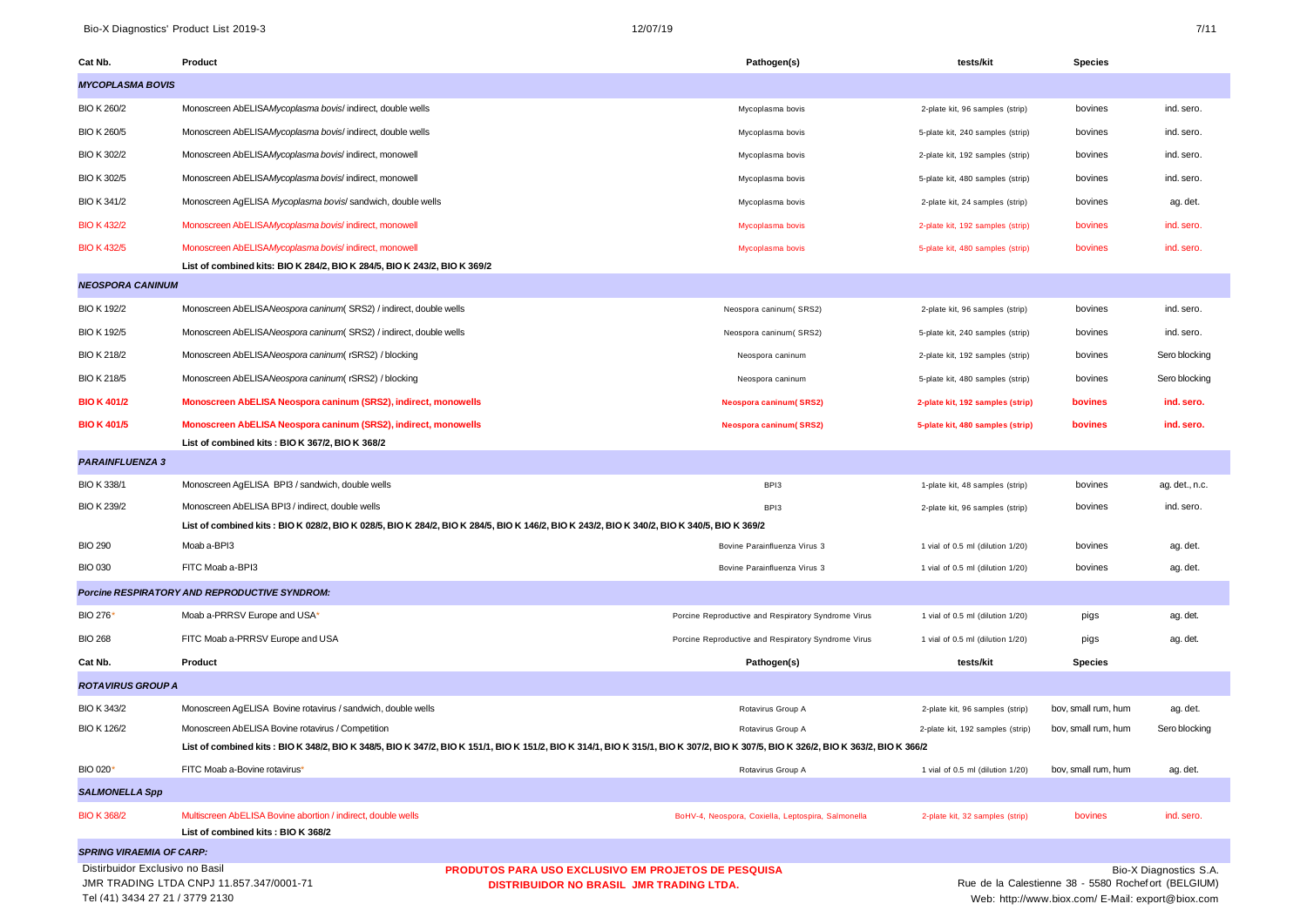| <b>BIO K 275/1</b> | Monoscreen AgELISA SVCV / sandwich, double wells                     | SVCV        | 1-plate kit, 48 samples (strip)  | carps | ag. det. |
|--------------------|----------------------------------------------------------------------|-------------|----------------------------------|-------|----------|
| <b>BIO K 275/2</b> | Monoscreen AgELISA SVCV / sandwich, double wells                     | <b>SVCV</b> | 2-plate kit, 96 samples (strip)  | carps | ag. det. |
| <b>BIO K 196</b>   | BioFLUO SVC (Spring Viraemia of Carp)(n.c.) Available in spare parts | SVCV        | 48 tests                         | carps | ag. det. |
| <b>BIO 331</b>     | Moab a-SVC (Spring Viraemia of Carp)                                 | SVCV        | 1 vial of 0.5 ml (dilution 1/20) | carps | ag. det. |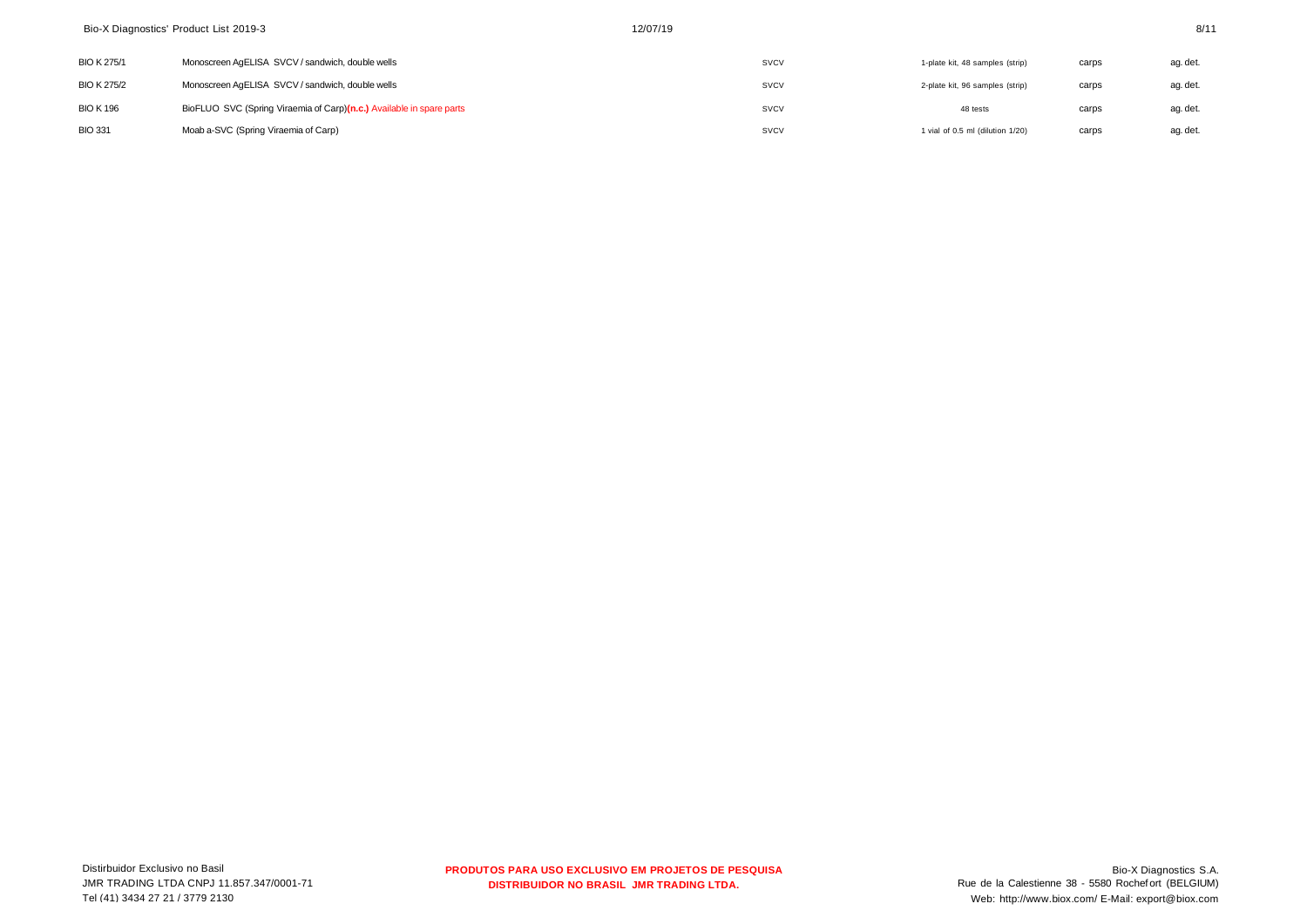Bio-X Diagnostics' Product List 2019-3 9/11 9 and 2017/19 9/11 9/11 9 and 2017/19

| Cat Nb.                                                                                       | Product                                                                                             | Pathogen(s)                                      | tests/kit                        | Species      |                        |
|-----------------------------------------------------------------------------------------------|-----------------------------------------------------------------------------------------------------|--------------------------------------------------|----------------------------------|--------------|------------------------|
|                                                                                               | <b>VIRAL HEMORRHAGIC SEPTICAEMIA:</b>                                                               |                                                  |                                  |              |                        |
| <b>BIO K 272/2</b>                                                                            | Monoscreen AgELISA VHSV / sandwich, double wells                                                    | <b>VHSV</b>                                      | 2-plate kit, 96 samples (strip)  | trouts, salm | ag. det.               |
|                                                                                               | List of combined kits: BIO K 264/2                                                                  |                                                  |                                  |              |                        |
| <b>BIO K006</b>                                                                               | BIO-FLUO VHS (Viral Haemorrhagic Septicaemia)(n.c.) Available in spare parts                        | <b>VHS</b>                                       | 48 tests                         | trouts, salm | ag. det.               |
| <b>BIO 282</b>                                                                                | Moab a-VHSV IP5B11/protein N (Viral Haemorrhagic Septicaemia)                                       | <b>VHS</b>                                       | 1 vial of 0.5 ml (dilution 1/20) | trouts, salm | ag. det.               |
| <b>BIO 281</b>                                                                                | FITC Moab a-VHSV IP5B11/protein N (Viral Haemorrhagic Septicaemia)                                  | <b>VHS</b>                                       | 1 vial of 0.5 ml (dilution 1/20) | trouts, salm | ag. det.               |
| <b>MISCELLANEOUS:</b>                                                                         |                                                                                                     |                                                  |                                  |              |                        |
| BIO K 093/2*                                                                                  | QuantELISA Bovine gamma interferon / sandwic*h                                                      |                                                  | 2-plate kit, 80 samples (strip)  | bovines      | ag. det.               |
| BIO K 328/1                                                                                   | QuantELISA Bovine haptoglobin / sandwich                                                            |                                                  | 1-plate kit, 42 samples (strip)  | bovines      | ag. det.               |
| <b>BIO K 158/2</b>                                                                            | QuantELISA Bovine lactoferrin / competition                                                         |                                                  | 2-plate kit, 80 samples (strip)  | bovines      | ag. det.               |
| <b>BIO K 165/2</b>                                                                            | QuantELISA Bovine Immunoglobulin / competition                                                      |                                                  | 2-plate kit, 80 samples (strip)  | bovines      | ag. det.               |
| <b>BIO 156</b>                                                                                | FITC Goat a-Mouse                                                                                   |                                                  | 1 vial of 0.5 ml (dilution 1/20) | mice         | sec. Ab                |
| <b>BIO 157</b>                                                                                | Perox Goat a-Mouse                                                                                  |                                                  | 1 vial of 0.5 ml (dilution 1/20) | mice         | sec. Ab                |
| BIO 344'                                                                                      | Perox Guinea pig a-camel*                                                                           |                                                  | 1 vial of 0.5 ml (dilution 1/50) | camels       | sec. Ab                |
| <b>BDE 020</b>                                                                                | <b>Dilution Buffer</b>                                                                              | for indirect immunofluorescence                  | 1 vial of 25 ml                  | Fish         | ag. det.               |
| <b>BDE 021</b>                                                                                | Washing solution                                                                                    | for indirect immunofluorescence                  | 1 vial of 100 ml                 | Fish         | ag. det.               |
| <b>BDE 023</b>                                                                                | Fixation solution                                                                                   | for indirect immunofluorescence                  | 1 vial of 25 ml                  | Fish         | ag. det.               |
| <b>BDE 024</b>                                                                                | Mounting solution                                                                                   | for indirect immunofluorescence                  | 1 vial of 25 ml                  | Fish         | ag. det.               |
| <b>COMBINED KITS</b>                                                                          |                                                                                                     |                                                  |                                  |              |                        |
| BIO K 028/2                                                                                   | Multiscreen AbELISA Bovine respiratory / indirect, double wells                                     | BoHV-1, BVDV, BRSV, BPI3, Adenovirus 3           | 2-plate kit, 32 samples (strip)  | bovines      | ind. sero.             |
| BIO K 028/5                                                                                   | Multiscreen AbELISA Bovine respiratory / indirect, double wells                                     | BoHV-1, BVDV, BRSV, BPI3, Adenovirus 3           | 5-plate kit, 80 samples (strip)  | bovines      | ind. sero.             |
| BIO K 072/2                                                                                   | Multiscreen AbELISA Bovine abortion / indirect, double wells                                        | BoHV-1, BVDV, BoHV-4                             | 2-plate kit, 48 samples (strip)  | bovines      | ind. sero.             |
| <b>BIO K 146/2</b>                                                                            | Multiscreen AbELISA Bovine respiratory / indirect, double wells                                     | BRSV, BPI3, Adenovirus 3                         | 2-plate kit, 48 samples (strip)  | bovines      | ind. sero.             |
| <b>BIO K 151/1</b>                                                                            | Multiscreen AgELISA Calf digestive / sandwich, monowell                                             | rota, corona, E.coli F5 (K99), crypto            | 1-plate kit, 96 samples (strip)  | bovines      | ag. det.               |
| <b>BIO K 151/2</b>                                                                            | Multiscreen AgELISA Calf digestive / sandwich, monowell                                             | rota, corona, E.coli F5 (K99), crypto            | 2-plate kit, 192 samples (strip) | bovines      | ag det.                |
| BIO K 243/2                                                                                   | Multiscreen AbELISA Bovine respiratory / indirect, double wells                                     | BRSV, BPI3, Mycoplasma bovis                     | 2-plate kit, 48 samples (strip)  | bovines      | ind. sero.             |
| BIO K 264/2                                                                                   | Multiscreen AgELISA VHSV-IHNV / sandwich, double wells                                              | VHSV-IHNV                                        | 2-plate kit, 48 samples (strip)  | trouts, salm | ag. det.               |
| <b>BIO K 270/2</b>                                                                            | Multiscreen AgELISA Enterotoxemia/sandwich, double wells (V2.0) (May be used instead of BIO K290/2) | Alpha, Beta, Epsilon Toxin and Clostridium perf. | 2-plate kit, 24 samples (strip)  | all species  | ag det.                |
| BIO K 284/2*                                                                                  | Multiscreen AbELISA Bovine respiratory / indirect, double well*s                                    | BoHV-1, BVDV, BRSV, BPI3, Mycoplasma bovis       | 2-plate kit, 32 samples (strip)  | bovines      | ind. sero.             |
| <b>BIO K 284/5</b>                                                                            | Multiscreen AbELISA Bovine respiratory / indirect, double wells                                     | BoHV-1, BVDV, BRSV, BPI3, Mycoplasma bovis       | 5-plate kit, 80 samples (strip)  | bovines      | ind. sero.             |
| BIO K 307/2*                                                                                  | Multiscreen AgELISA Piglet digestive / sandwich, double wells (on request) *                        | Rota, E.coli F4 (K88), E.coli F5 (K99), Crypto   | 2-plate kit, 24 samples (strip)  | pigs         | ag. det.               |
| BIO K 307/5*                                                                                  | Multiscreen AgELISA Piglet digestive / sandwich, double wells (on request)*                         | Rota, E.coli F4 (K88), E.coli F5 (K99), Crypto   | 5-plate kit, 60 samples (strip)  | pigs         | ag. det.               |
| <b>BIO K 314/1</b>                                                                            | Multiscreen AgELISA Calf digestive / sandwich, monowell                                             | Rotavirus, Bovine Coronavirus                    | 1-plate kit, 96 samples (strip)  | bovines      | ag det.                |
| <b>BIO K 315/1</b>                                                                            | Multiscreen AgELISA Calf digestive / sandwich, monowell                                             | Rotavirus, Bovine Coronavirus, E.coli F5 (K99)   | 1-plate kit, 96 samples (strip)  | bovines      | ag det.                |
| Distirbuidor Exclusivo no Basil<br><b>PRODUTOS PARA USO EXCLUSIVO EM PROJETOS DE PESQUISA</b> |                                                                                                     |                                                  |                                  |              | Bio-X Diagnostics S.A. |

JMR TRADING LTDA CNPJ 11.857.347/0001-71 Tel (41) 3434 27 21 / 3779 2130

**PRODUTOS PARA USO EXCLUSIVO EM PROJETOS DE PESQUISA DISTRIBUIDOR NO BRASIL JMR TRADING LTDA.**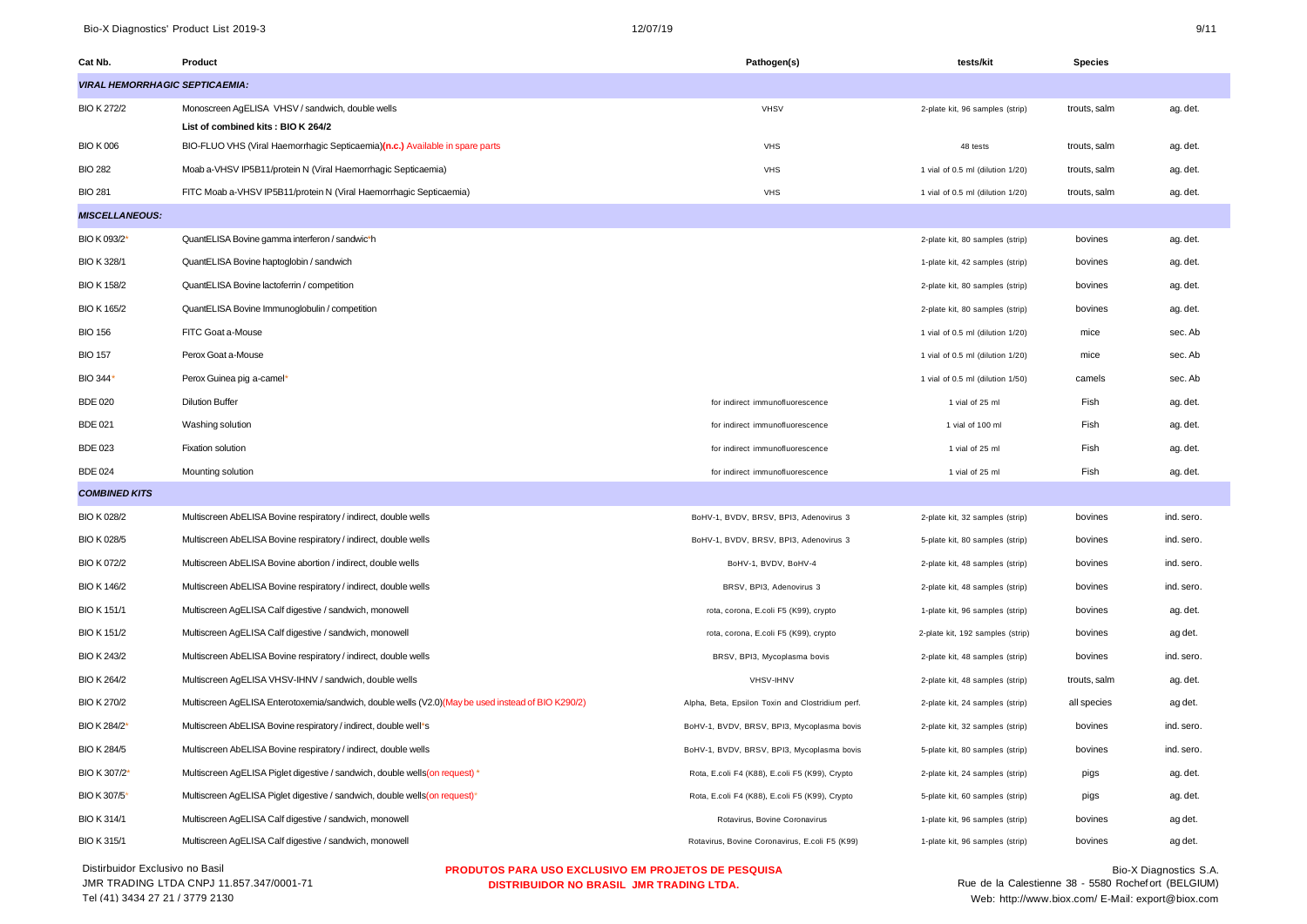| <b>BIO K 326/2</b> | Multiscreen AgELISA Piglet digestive / sandwich, double wells   | Rota, E.coli F4, F5, F18, F41, C.diff, C.perf, Crypto | 2-plate kit, 12 samples (strip) |         | ag det.  |
|--------------------|-----------------------------------------------------------------|-------------------------------------------------------|---------------------------------|---------|----------|
| <b>BIO K 340/2</b> | Multiscreen AgELISA Bovine respiratory / sandwich, double wells | BoHV-1, BVDV, BRSV, BPI3                              | 2-plate kit, 24 samples (strip) | bovines | ag. det. |
| <b>BIO K 340/5</b> | Multiscreen AgELISA Bovine respiratory / sandwich, double wells | BoHV-1, BVDV, BRSV, BPI3                              | 5-plate kit, 60 samples (strip) | bovines | ag det.  |